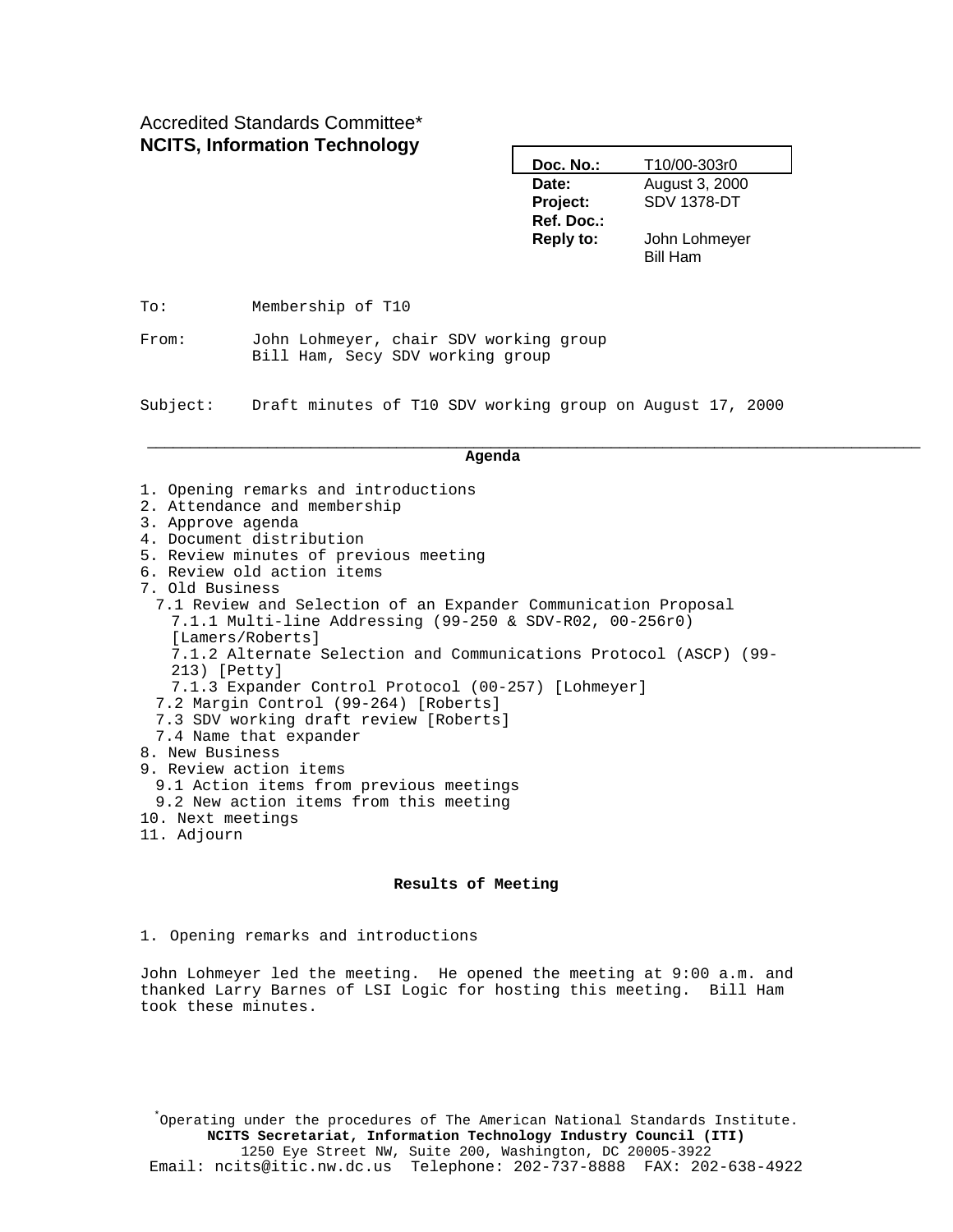### 2. Attendance and membership

| Name |                                                                                                                                                                                                     | Organization<br>S                                                                                                                                                    | EMail Address                                                                                                                                                                                                                                     |
|------|-----------------------------------------------------------------------------------------------------------------------------------------------------------------------------------------------------|----------------------------------------------------------------------------------------------------------------------------------------------------------------------|---------------------------------------------------------------------------------------------------------------------------------------------------------------------------------------------------------------------------------------------------|
|      | Mr. Lawrence J. Lamers<br>Mr. Ron Roberts<br>Mr. Robert C. Elliott<br>Dr. William Ham<br>Mr. Jeffrey J. Gauvin<br>Mr. Terry Gibbons<br>Mr. John Lohmeyer<br>Mr. William Petty<br>Mr. Paul D. Aloisi | P Adaptec, Inc.<br>A Adaptec, Inc.<br>P Compaq<br>A Compag<br>V LSI Logic Corp.<br>V LSI Logic Corp<br>P LSI Logic Corp.<br>V LSI Logic Corp.<br>P Texas Instruments | ljlamers@ieee.org<br>Ron Roberts@adaptec.com<br>Rob_Elliott@compuserve.com<br>bill_ham@ix.netcom.com<br>jeff.gauvin@lsil.com<br>Terry.gibbons@lsil.com<br>lohmeyer@t10.org<br>william.petty@lsil.com<br>Paul_Aloisi@ti.com<br>Mike@mvbuilders.com |
|      | Mr. Mike Kocso                                                                                                                                                                                      | V Texas Instruments                                                                                                                                                  |                                                                                                                                                                                                                                                   |

10 People Present

| Status Key: | P  |     | Principal         |
|-------------|----|-----|-------------------|
|             |    |     | A, A# - Alternate |
|             | ∩  |     | Observer          |
|             | т. |     | Liaison           |
|             | ٦T | $-$ | Visitor           |
|             |    |     |                   |

### 3. Approve agenda

The agenda was approved without objection.

## 4. Document distribution

Documents are distributed electronically by means of the T10 web site: www.t10.org.

## 5. Review minutes of previous meeting

Bill Ham moved and John Lohmeyer seconded that the draft minutes as modified be approved from the last meeting. Motion passed without objection.

## 6. Review old action items

The action items from the last meeting were reviewed and the status is noted in the action items section.

# 7. Old Business

7.1 Review and Selection of an Expander Communication Proposal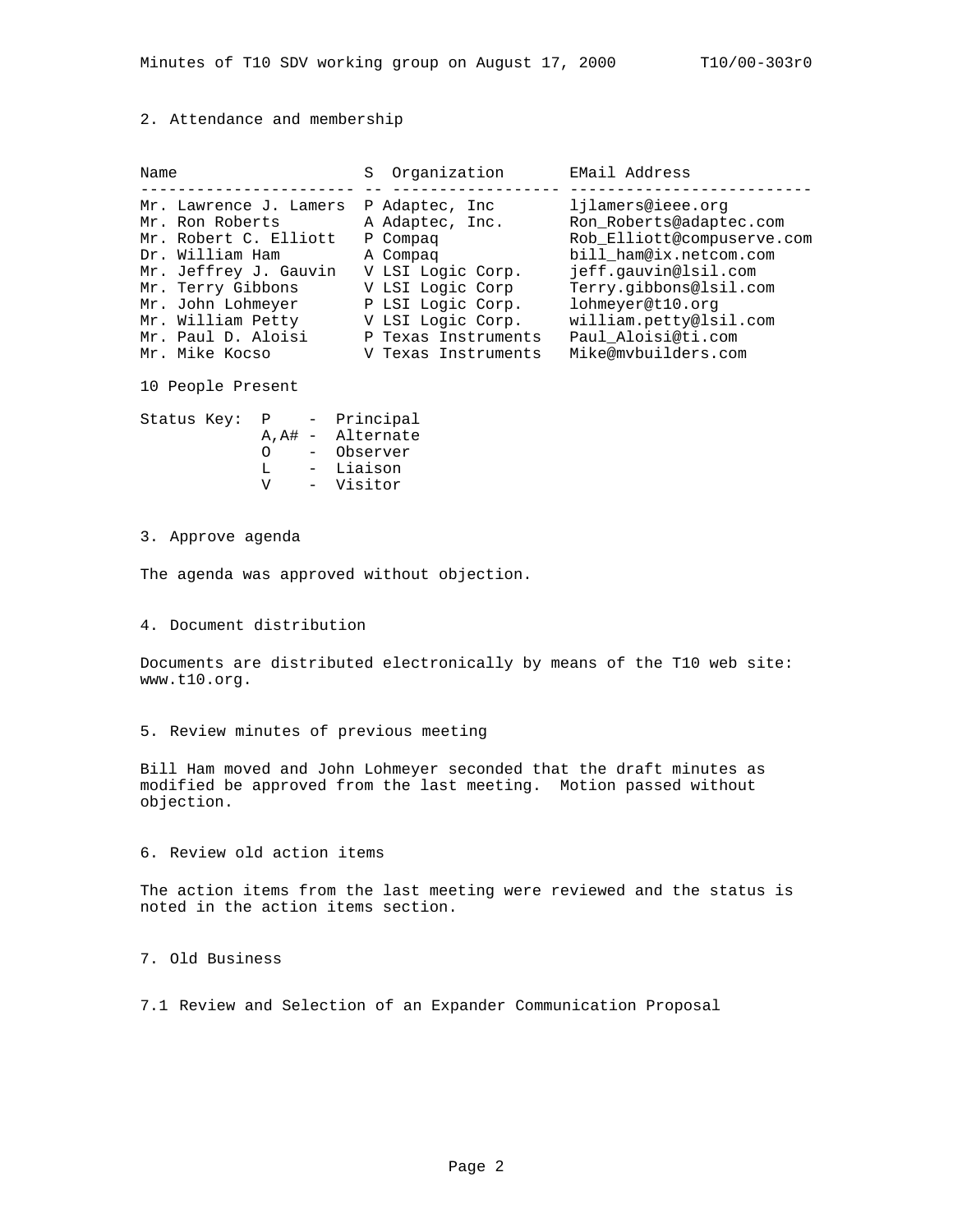7.1.1 Multi-line Addressing (99-250 & SDV-R02, 00-256r0) [Lamers/Roberts]

Ron led a discussion of the assumptions involved with communicative expanders.

The basic framework captured follows:

| Feature                                                             | expander itself                                                                 | Expander<br>"environment"          | Initiators                                                  | Targets                                                                                                     |
|---------------------------------------------------------------------|---------------------------------------------------------------------------------|------------------------------------|-------------------------------------------------------------|-------------------------------------------------------------------------------------------------------------|
| Data phase<br>speed                                                 | must support<br>async to Ultra<br>320                                           | may be async<br>to Ultra 320       | may be<br>async to<br>Ultra 320                             | may be<br>async to<br>Ultra 320                                                                             |
| bus width                                                           | must support<br>wide                                                            | narrow or<br>wide                  | narrow or<br>wide                                           | narrow or<br>wide                                                                                           |
| protocol                                                            | must support<br>both packetized<br>and non<br>packetized                        | may be SCSI-2<br>thru Ultra<br>320 | may be<br>SCSI-2 thru<br>Ultra 320                          | may be<br>SCSI-2 thru<br>Ultra 320<br>but not<br>required to<br>not respond<br>to<br>multiline<br>selection |
| Software<br>drivers when<br>used with<br>expander<br>communications | requires no<br>changes to<br>driver to<br>deliver<br>communications<br>function | no effect                          | no hardware<br>driver or<br>firmware<br>changes<br>required | no hardware<br>driver or<br>firmware<br>changes<br>required                                                 |
| Expander<br>communication<br>applications                           | required to be<br>written to<br>support<br>expander<br>communications           | no effect                          | no effect                                                   | must<br>support<br>ECHO BUFFER<br>and/or<br>READ/WRITE<br><b>BUFFER</b>                                     |
| $SPI-4$<br>compatibility                                            | required                                                                        | not required<br>but possible       | not<br>required                                             | not<br>required                                                                                             |

Bill Ham moved and Jeff Gauvin seconded that simple and communicative expanders not be required to respond to SELECTION as a SCSI target.

Motion passes: 3/1/0 (company vote)

7.1.2 Alternate Selection and Communications Protocol (ASCP) (99-213) [Petty]

Bill Petty suggested that the ASCP protocol not be further pursed as an expander communications protocol. This position was a result from decisions within LSI Logic to pursue the ECP protocol. Some factors affecting this decision were hardware changes required in some legacy devices and driver/firmware changes.

The proposal will be cleaned up and posted for future reference if needed.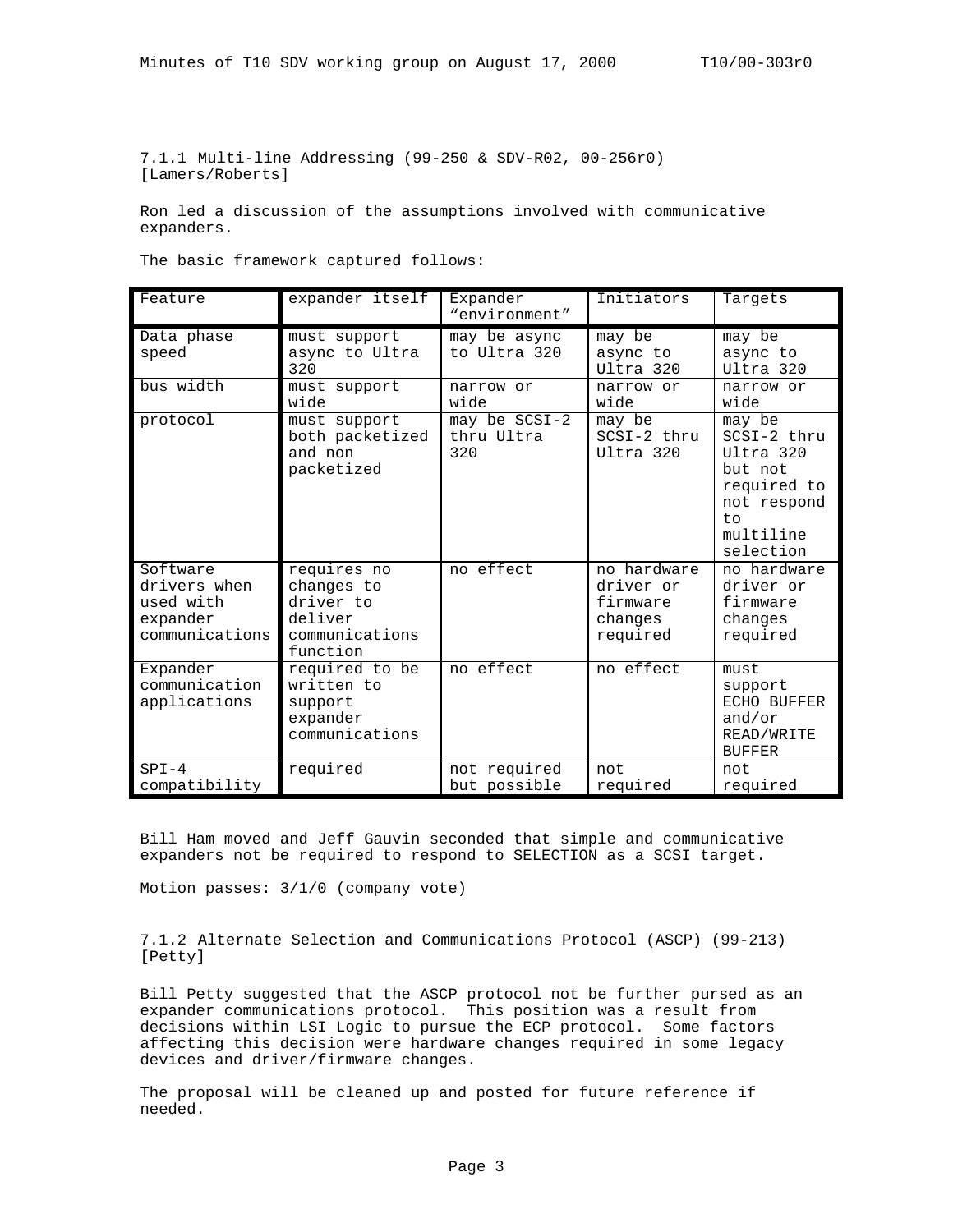Discussion of the ASCP proposal will be removed from future agendas.

## 7.1.3 Expander Control Protocol (00-257) [Lohmeyer]

John went through a detailed review of the revised proposal for ECP.

The revised list of requirements included data structures that could be used to communicate to initiators and targets (as well as expanders). If these initiator/target communications were to be used it requires driver/firmware changes in the initiator/target. There is no requirement to change the driver/firmware to use the communicative expander.

Further discussion of other comments resulted in a detailed discussion of the requirements on the READ/WRITE BUFFER operation. Target disconnects and multiple attempts to use the READ/WRITE buffer from different initiators.

This is a complex discussion as far as possible driver/firmware changes are concerned. The risk is that some application will overwrite the BUFFER before the READ function has executed after the disconnect occurs. This risk is effectively mitigated because of the use of the "expander function signature". Any BUFFER content that does not have this signature is clearly not an expander communication. Therefore the application layer will have visibility that it needs to retry the communication. A slight modification where the expander function signature contains the initiator ID eliminates the condition where the BUFFER was overwritten by another initiator.

A recommendation to include a "do not disconnect bit" if implemented eliminates the disconnect but probably requires a driver change and is not needed for the protocol to work.

Many other small changes were made.

John will create a rev 2 for the next meeting.

7.2 Margin Control (99-264) [Roberts]

Ron reviewed the latest revision of this document. There was considerable confusion concerning which working group should address this issue.

Terminator control (on device boards) and receiver skew control were noted as unresolved issues.

The question of whether calibration is "allowed" was raised.

7.3 SDV working draft review [Roberts]

Ron said that he had not revised the draft due to the uncertainty involving which expander communications proposal would be accepted.